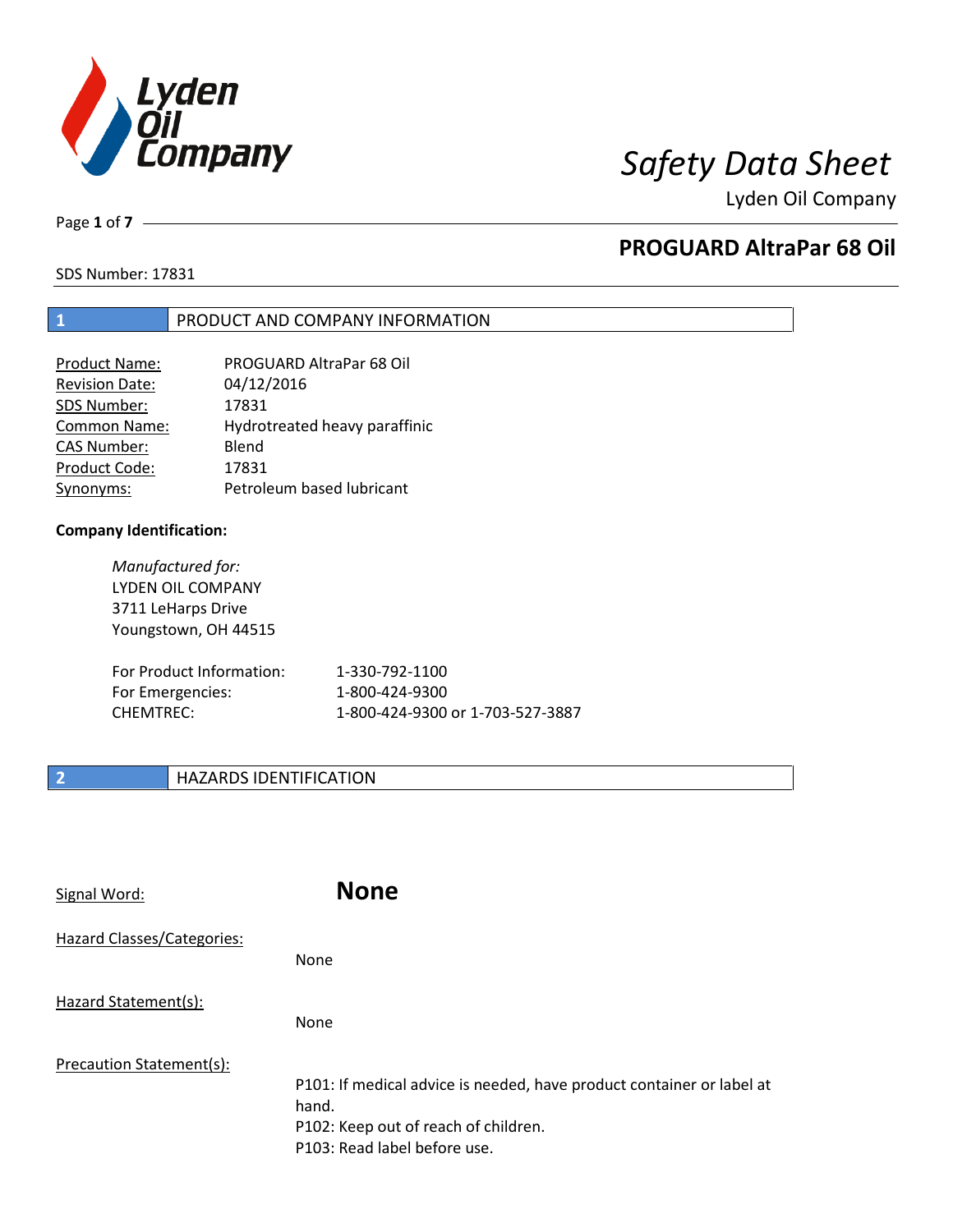

Lyden Oil Company

Page **2** of **7**

# **PROGUARD AltraPar 68 Oil**

SDS Number: 17831

Other Hazard Statement(s):

Repeated exposure may cause skin dryness or cracking.

|  | COMPOSITION / INFORMATION ON INGREDIENTS |  |
|--|------------------------------------------|--|
|--|------------------------------------------|--|

Ingredients:

*Mixture of the substances listed below with nonhazardous additions.*

| <b>Chemical Name</b>                                      | <b>CAS Number</b> | Percentage |
|-----------------------------------------------------------|-------------------|------------|
| Distillates (petroleum), solvent-dewaxed heavy paraffinic | 64742-65-0        | 100        |

*\*Any concentration shown as a range is to protect confidentiality or is due to batch variation.*

| $\overline{4}$ | $\mathbf{A}$<br>- --<br>$\mathbf{r}$<br>w<br>むいいにつ<br>┅<br>. <i>. .</i><br>. |
|----------------|------------------------------------------------------------------------------|
|                |                                                                              |

# Description of First Aid Measures:

| Inhalation:   | If symptoms develop, move victim to fresh air. If symptoms persist,                                               |
|---------------|-------------------------------------------------------------------------------------------------------------------|
|               | obtain medical attention.                                                                                         |
| Skin Contact: |                                                                                                                   |
|               | Wash with soap and water. Remove contaminated clothing and wash<br>before reuse. Get medical attention if needed. |
| Eye Contact:  |                                                                                                                   |
|               | Rinse opened eye for several minutes under running water. If<br>symptoms persist, consult medical attention.      |
| Ingestion:    |                                                                                                                   |
|               | Rinse mouth with water. If symptoms develop, obtain medical<br>attention.                                         |

Symptoms and Effects, both acute and delayed:

No further relevent data available.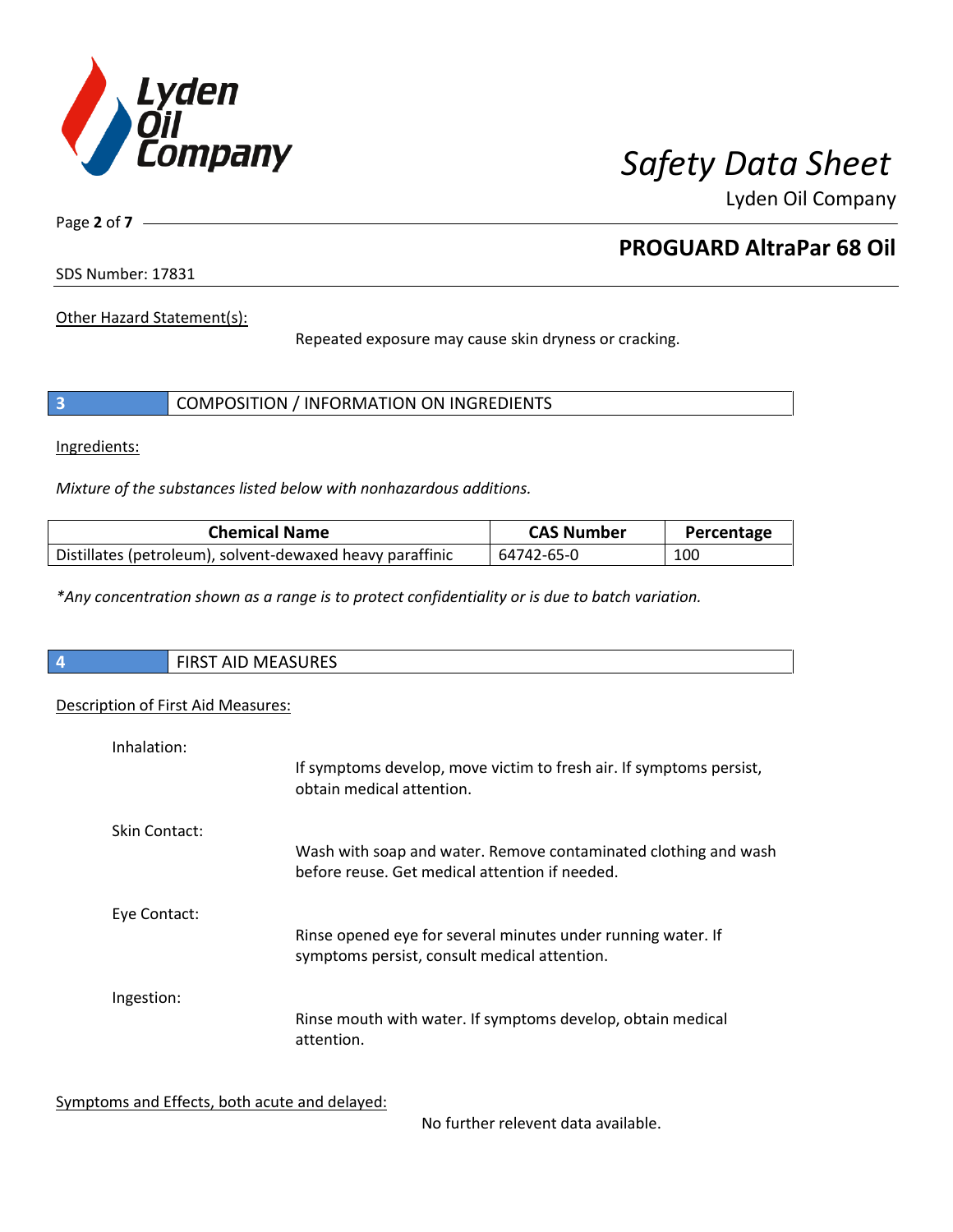

Lyden Oil Company

| SDS Number: 17831 |  |
|-------------------|--|
|-------------------|--|

Page **3** of **7**

Recommended Actions:

Treat symptomatically. Call a doctor or poison control center for guidance.

| 5<br><b>FIRE FIGHTING MEASURES</b>        |                                                                                                                                                                                                   |
|-------------------------------------------|---------------------------------------------------------------------------------------------------------------------------------------------------------------------------------------------------|
| Recommended Fire-Extinguishing Equipment: | Use dry powder, foam, or carbon dioxide fire<br>extinguishers. Water may be ineffective in fighting<br>an oil fire unless used by experienced fire fighters.                                      |
| Possible Hazards During a Fire:           | Hazardous combustion products may include: A<br>complex mixture of airborne solid and liquid<br>particulates and gases (smoke). Carbon monoxide.<br>Unidentified organic and inorganic compounds. |
| <b>Recommendations to Firefighters:</b>   | Proper protective equipment including breathing<br>apparatus.                                                                                                                                     |
| 6<br><b>ACCIDENTAL RELEASE MEASURES</b>   |                                                                                                                                                                                                   |
| <b>Personal Precautions:</b>              | Avoid contact with skin, eyes, and clothing. Avoid<br>breathing vapors.<br>Keep away from sources of ignition.                                                                                    |
| <b>Emergency Procedures:</b>              | Contain spilled material, collect in suitable and<br>properly labeled containers.                                                                                                                 |
| <b>Environmental Precautions:</b>         | Do not allow to reach sewage system or any water<br>course.<br>Do not allow to enter ground waters.                                                                                               |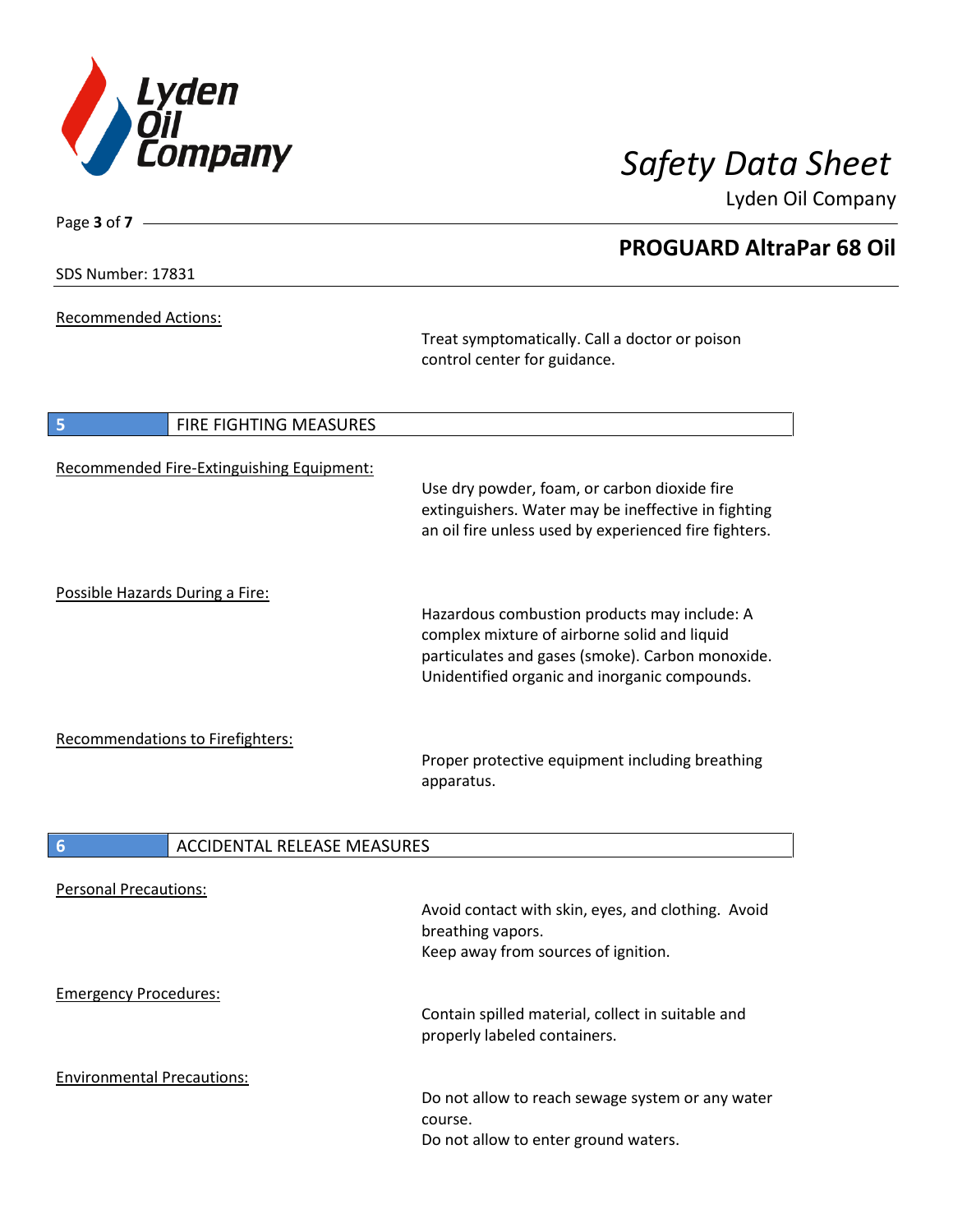

Lyden Oil Company

SDS Number: 17831

Page **4** of **7**

Cleanup Procedures:

Pick up excess with inert absorbant material. Treat contaminated absorbent same as spilled product.

### **7 HANDLING AND STORAGE**

### Handling Precautions:

Handle with care and avoid spillage on the floor. Do not cut, weld, drill, grind, braze, or solder container. Ensure all equipment is electrically grounded before beginning transfer operations.

### Storage Requirements:

Keep container tightly sealed. Keep away from sources of ignition.

**8** EXPOSURE CONTROLS / PERSONAL PROTECTION

### Exposure Limits:

No data available.

### Engineering Controls:

All ventilation should be designed in accordance with OSHA standard (29 CFR 1910.94).

Personal Protective Equipment:

Wash hands before breaks and at the end of work. Use safety glasses and gloves.

## **9** PHYSICAL AND CHEMICAL PROPERTIES

Color: Amber Physical State: Liquid

Odor: Data not available Odor Threshold: Data not available pH: Data not available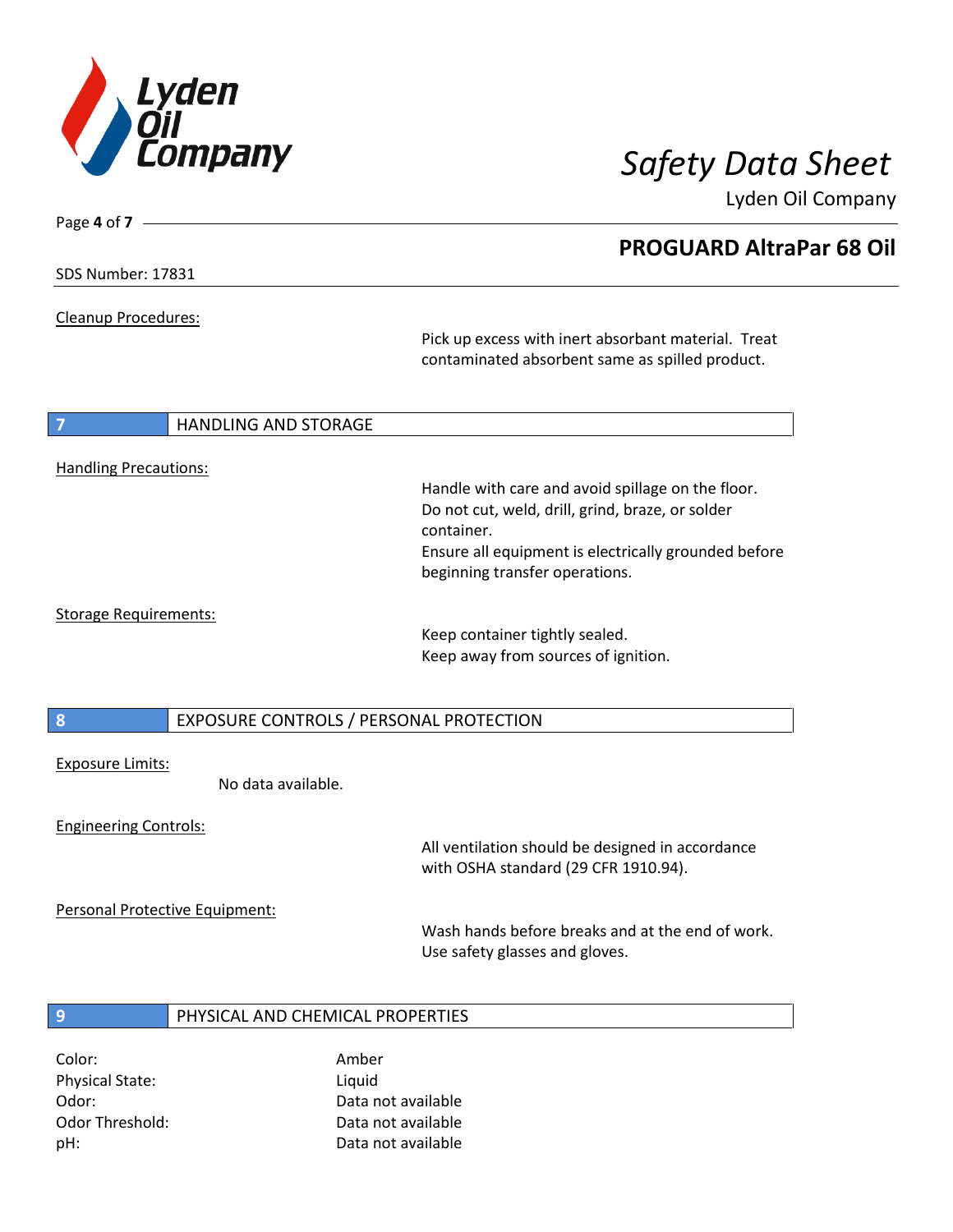

Lyden Oil Company

### SDS Number: 17831

Page **5** of **7**

| <b>Melting Point:</b>         |
|-------------------------------|
| <b>Boiling Point:</b>         |
| <b>Boiling Range:</b>         |
| Flash Point:                  |
| <b>Evaporation Rate:</b>      |
| Flammability:                 |
| Flammability Limits:          |
| Vapor Pressure:               |
| Vapor Density:                |
| <b>Relative Density:</b>      |
| Solubilities:                 |
| <b>Partition Coefficient:</b> |
| Auto-Ignition Temperature:    |
| Decomposition Temperature:    |
| Viscosity:                    |

Data not available Data not available Data not available 204° C / 399° F Data not available Data not available Data not available Data not available Data not available Data not available Insoluble in water Data not available Data not available Data not available 68 mm<sup>2</sup>/sec (kinematic at 40°C)

## **10** STABILITY AND REACTIVITY

| Stability:                     | Stable under normal conditions.                                  |
|--------------------------------|------------------------------------------------------------------|
| Reactivity:                    | Not reactive under normal conditions.                            |
| <b>Conditions to Avoid:</b>    | Extreme temperature, sparks, open flame, and<br>direct sunlight. |
| <b>Hazardous Reactions:</b>    | No known hazardous reactions.                                    |
| Incompatible Materials:        | No further relevant information available.                       |
| <b>Decomposition Products:</b> | Hazardous decomposition products are not<br>expected to form.    |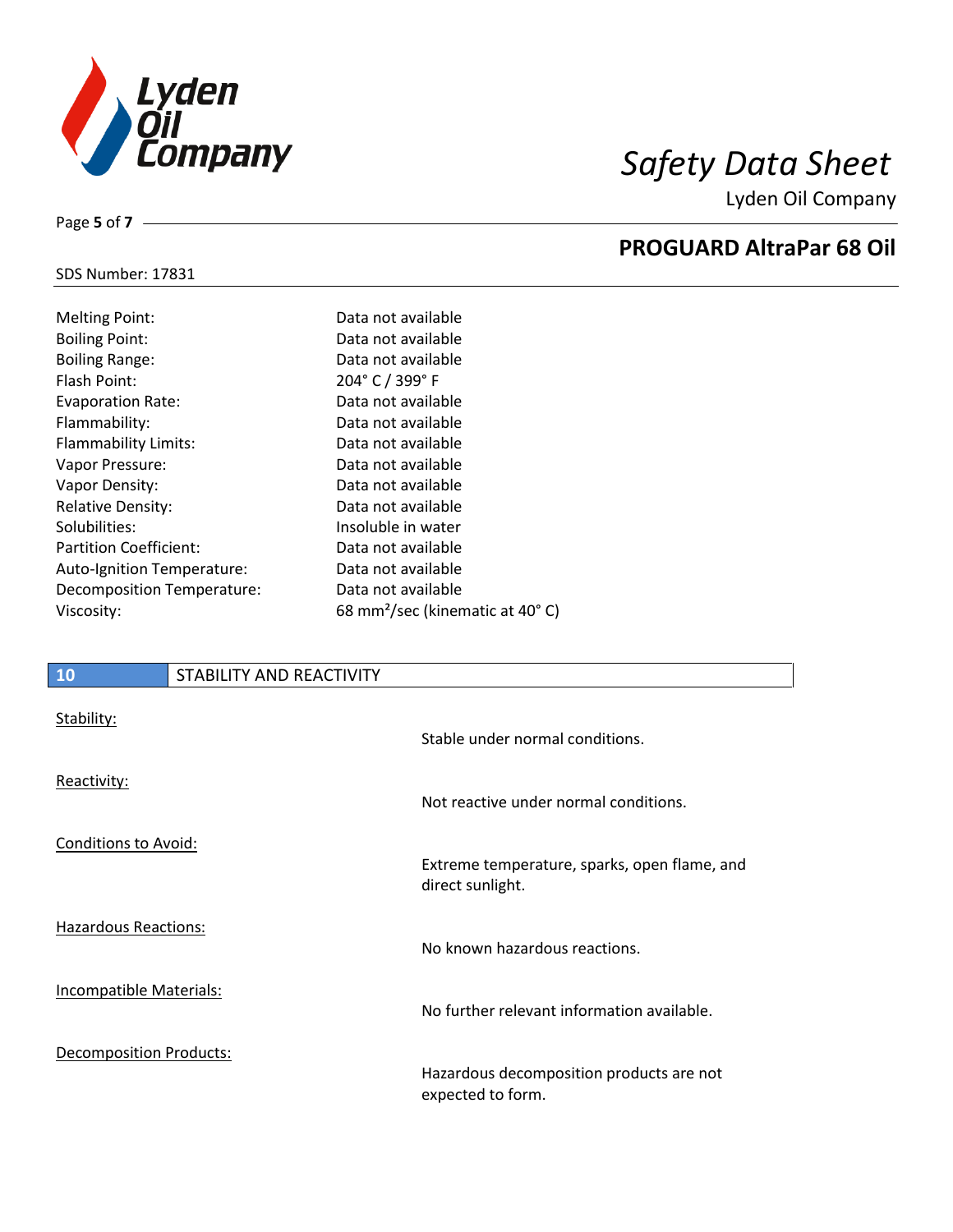

Lyden Oil Company

SDS Number: 17831

# **11** TOXICOLOGICAL INFORMATION Routes of Exposure: Skin and eye contact are the primary routes of exposure although exposure may occur following accidental ingestion. Exposure Effects: Repeated skin contact may cause dermatitis or an oil acne. Measures of Toxicity: No test data available. Carcinogenic/Mutagenic Precautions: Non-carcinogenic and not expected to be mutagentic. **12** ECOLOGICAL INFORMATION Ecological Precautions: Avoid exposing to the environment. Ecological Effects: No specific environmental or aquatic data available. **13** DISPOSAL CONSIDERATIONS Disposal Methods: Dispose of waste material in accordance with all local, state, and federal requirements. Disposal Containers: Use properly approved container for disposal. Special Precautions: Do not flush to surface waters or drains.

Page **6** of **7**